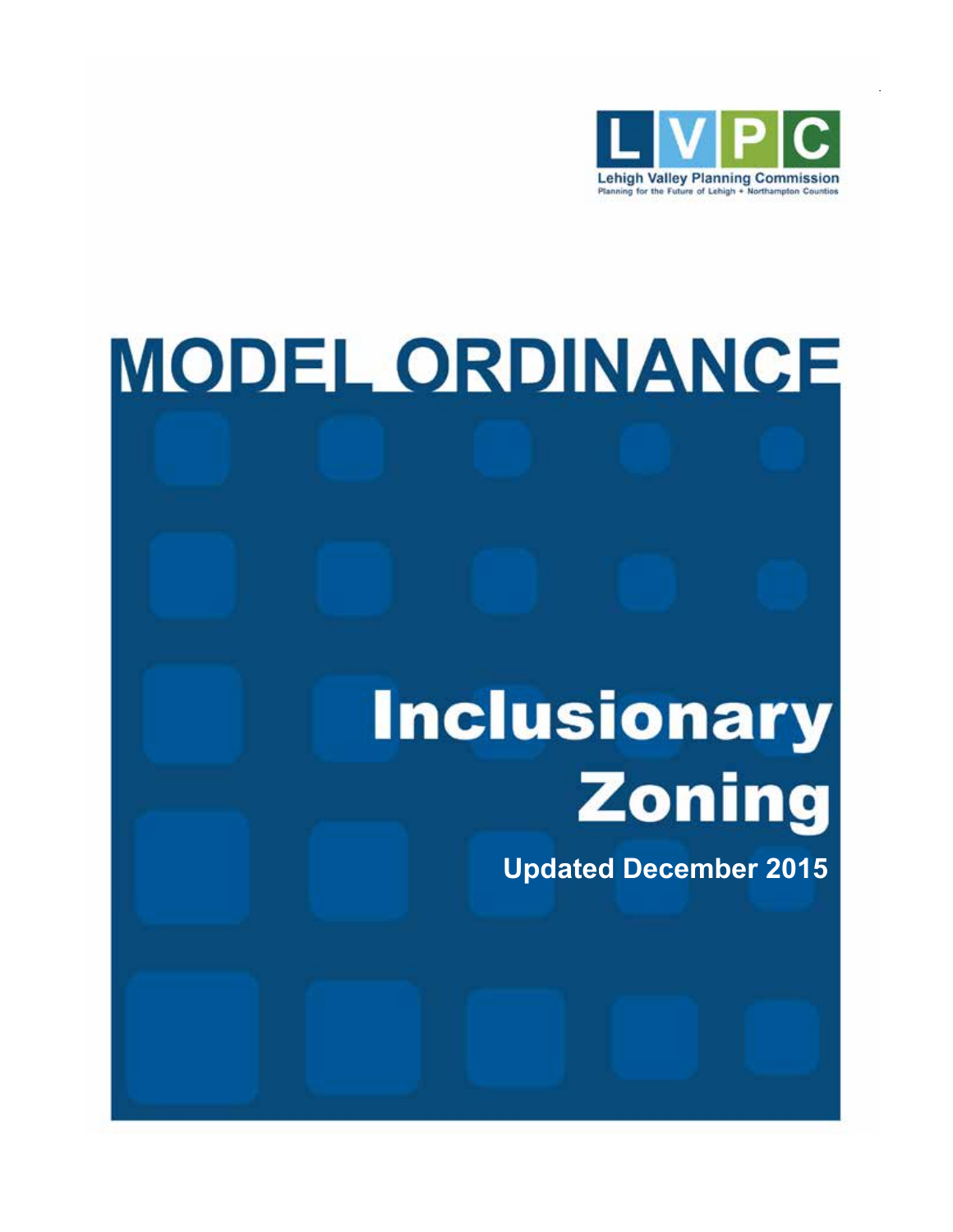**Special thanks to the Montgomery County (PA) Planning Commission for the permission to use the Inclusionary Zoning Model Ordinance as the basis for the model ordinance included in this report.**

Kent H. Herman, Esq., *Chair* Liesel Dreisbach, *Vice Chair* Stephen Repasch, *Treasurer* Norman E. Blatt, Jr., Esq. Christen T. Borso John Brown Shannon Calluori (alt.) Gordon Campbell Eugene Clater John N. Diacogiannis, CPCU Robert Donchez Percy H. Dougherty, PhD Karen Duerholz Charles W. Elliott, Esq. George F. Gemmel Steven L. Glickman, RA, NCARB Armand V. Greco Darlene Heller, AICP (alt.) Edward D. Hozza, Jr. Robert A. Lammi

Kevin Lott Richard Molchany (alt.) Christina V. Morgan Thomas Muller Thomas J. Nolan Sara Pandl, AICP, RLA Salvatore J. Panto, Jr. Edward Pawlowski Pamela Pearson, MBA Hayden Phillips Lynn Prior Kathy Rader Michael Reph Tina Roseberry (alt.) Lisa Scheller Kevin Schmidt Lori Sywensky (alt.) Julie Thomases Elinor Warner Donna Wright



Becky A. Bradley, AICP, Executive Director George G. Kinney, AICP, Director of Transportation Planning Eric C. McAfee, AICP, LEED AP, Director of Community Planning Geoffrey A. Reese, P.E., Director of Environmental Planning Bruce R. Rider, Director of Administration Tracy L. Oscavich, Associate Director of Development William H. Deegan, Architectural/Urban Designer David E. Manhardt, AICP, Chief Geographic Information Systems Planner Ben Holland, GISP, Senior Geographic Information Systems Planner Ngozi Obi, Senior Community Planner Teresa Mackey, Senior Environmental Planner Susan L. Rockwell, Senior Environmental Planner Michael S. Donchez, Senior Transportation Planner Gabriel F. Hurtado, Community Planner Alice J. Lipe, Graphics & Publications Coordinator Kathleen M. Sauerzopf, Executive Secretary Brian Hite, Traffic Data Technician

#### **COMMISSION**

#### **STAFF**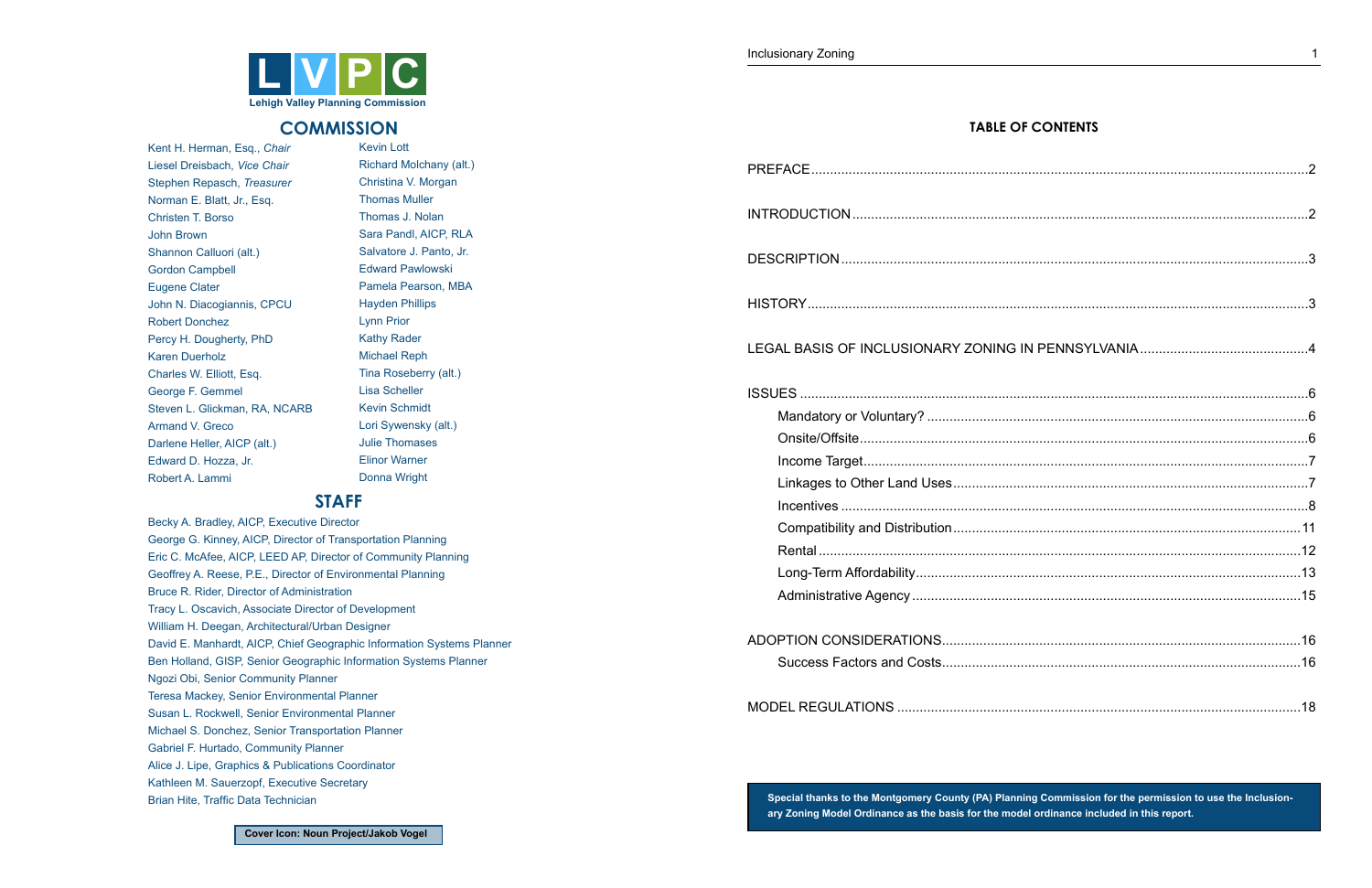#### 2 Inclusionary Zoning Inclusionary Toning Inclusionary Zoning Inclusionary Zoning 3

# **PREFACE**

The report *An Affordable Housing Assessment of the Lehigh Valley in Pennsylvania* researched and defined existing conditions, quantified problems and provided recommendations regarding affordable housing. The LVPC released this report at the March 2007 meeting and started to follow through with the recommendations contained therein. The report included the following conclusions:

"The primary issue confronting the Lehigh Valley is how to create affordable housing opportunities for households with lower incomes. Many of these households include hard-working people who provide for their families and others, but cannot afford market rate housing, whether they are renters or home owners looking to move. The challenges facing these households are numerous.

Vital community occupations and some rapidly increasing occupations provide insufficient income to purchase the median value housing unit. In 2006, one-income households where the wage earner was a janitor, retail salesperson, warehouse worker, licensed practical nurse, police officer or elementary school teacher could not afford to buy the median priced housing unit at \$189,000 without becoming cost burdened."1

More recently, the *Regional Housing Plan* recognized a significant shortage in the supply of housing for lower and moderate income households, which comprise a considerable portion of the region's population. "Households earning above 120% of AMI (Area Median Income) constitute 40% of Lehigh Valley households, with 50-80% of AMI the next largest at 16.6% of all Lehigh Valley households."2

Inadequate supply, coupled with a significant number of households paying significantly more than they can afford, only compounds the problem as it relates to the region's housing affordability. "For the Lehigh Valley and the school district study areas, unmet demand for housing less than 50% of AMI is universal. There is a shortage of housing for households that earn 30-50% of AMI in 11 of the 12 study areas. More than half of all households in this income range are cost burdened. There is a theoretical unmet demand for greater than 120% of AMI in 11 of the 12 study areas, with the exception of Saucon Valley-Southern Lehigh. As stated above, this really means that the higher earning households are spending less than 30% of their gross incomes on housing as a trade-off with costs of a commute outside of the Lehigh Valley. Relieving downward pressure by building higher quantities of expensive housing won't solve the pricing problem at the lower end."3

The report recommends that a model inclusionary housing ordinance be developed as one tool for dealing with this problem. The guide and model regulations that you are reading respond to this recommendation.

# **INTRODUCTION**

Inclusionary zoning is a means of both helping fulfill the Lehigh Valley's need for affordable housing and meeting community development objectives. This guide provides the reader with an explanation of

4 National Low Income Housing Coalition, "40 Years Ago: Montgomery County Pioneers Inclusionary Zoning", May 16, 2014, http://nlihc.org/article/40-years-ago-montgomery-county-maryland-pioneers-inclusionary-zoning. <sup>5</sup> Strategies for Increasing Housing Affordability in Lancaster County, Pennsylvania, <u>http://www.lhop.org/Docs/Strat-</u>

inclusionary zoning, its components and associated issues. This material will help the reader to decide whether to pursue the drafting and adoption of inclusionary zoning provisions. Model zoning provisions, including commentary, are provided to assist those that are interested.

Inclusionary zoning creates affordable housing, ideally by reducing public expenditure and in a way that avoids the creation of intense concentrations of low or moderate income households in a community. This differentiates inclusionary zoning from most affordable housing programs and efforts. Other programs and efforts, such as the construction of housing owned and managed by housing authorities or rehabilitated housing sold by non-profit organizations to income eligible households, involve substantial public subsidies. The creation of affordable housing is limited by available public financing. Much of the public housing of the past resulted in geographically isolated pockets of low income households. The negative impacts of pockets of poverty are manifest, and the inability to afford housing can make it virtually impossible for an individual or household to obtain the necessary stability to transcend living conditions associated with poverty. This being said, inclusionary zoning is not a panacea for housing affordability problems. However, it can be part of the solution. The Lehigh Valley Planning Commission supports the use of inclusionary zoning.

# **DESCRIPTION**

Inclusionary zoning describes a variety of techniques that either encourage or require developers to incorporate a certain percentage of affordable units in their developments. A development subject to or participating in inclusionary zoning must scatter units within that development that are priced to be affordable to and are reserved for income eligible households. It serves as an incentive for the private sector to participate in affordable housing: thus, the construction is undertaken by the developer/builder, not by a government agency or government-hired contractor.

# **HISTORY**

The use of inclusionary zoning is well established nationwide. Inclusionary zoning ordinances were first created in 1972. The Furman Center for Real Estate and Urban Policy at New York University reports that well over 300 jurisdictions have adopted such ordinances. The Montgomery County, Maryland ordinance is among the best known. First adopted in 1974, the ordinance has created more than 12,500 affordable housing units through 2014.<sup>4</sup> Inclusionary zoning is newer in Pennsylvania. At least three Lancaster County municipalities have adopted inclusionary zoning measures.<sup>5</sup> Inclusionary zoning has resulted in affordable housing unit construction in Mount Joy Borough, Lancaster County.6 Within the Lehigh Valley, the most prominent inclusionary zoning legislation comes from the City of Bethlehem, which in June of 2012 passed a Workforce Housing Incentive (Article 1307) to encourage the construction of residential units for lower or moderate income households.

6 Vision and Goals of Choices, The Housing Element of the Lancaster County, Pennsylvania Comprehensive Plan,

<sup>1</sup> Lehigh Valley Planning Commission*, An Affordable Housing Assessment of the Lehigh Valley in Pennsylvania,*  pg.72.

<sup>2</sup> Lehigh Valley Planning Commission*, Regional Housing Plan pg.235, http://www.lvpc.org/pdf/2014/Housing%20 Plan/LVPC\_Regional\_Housing\_Plan.pdf.*

<sup>3</sup>  *Regional Housing Plan,* pg. 236.

egies%20for%20Increasing%20Housing%20Affordability.pdf.

http://www.lancastercountyplanning.org/DocumentCenter/View/20.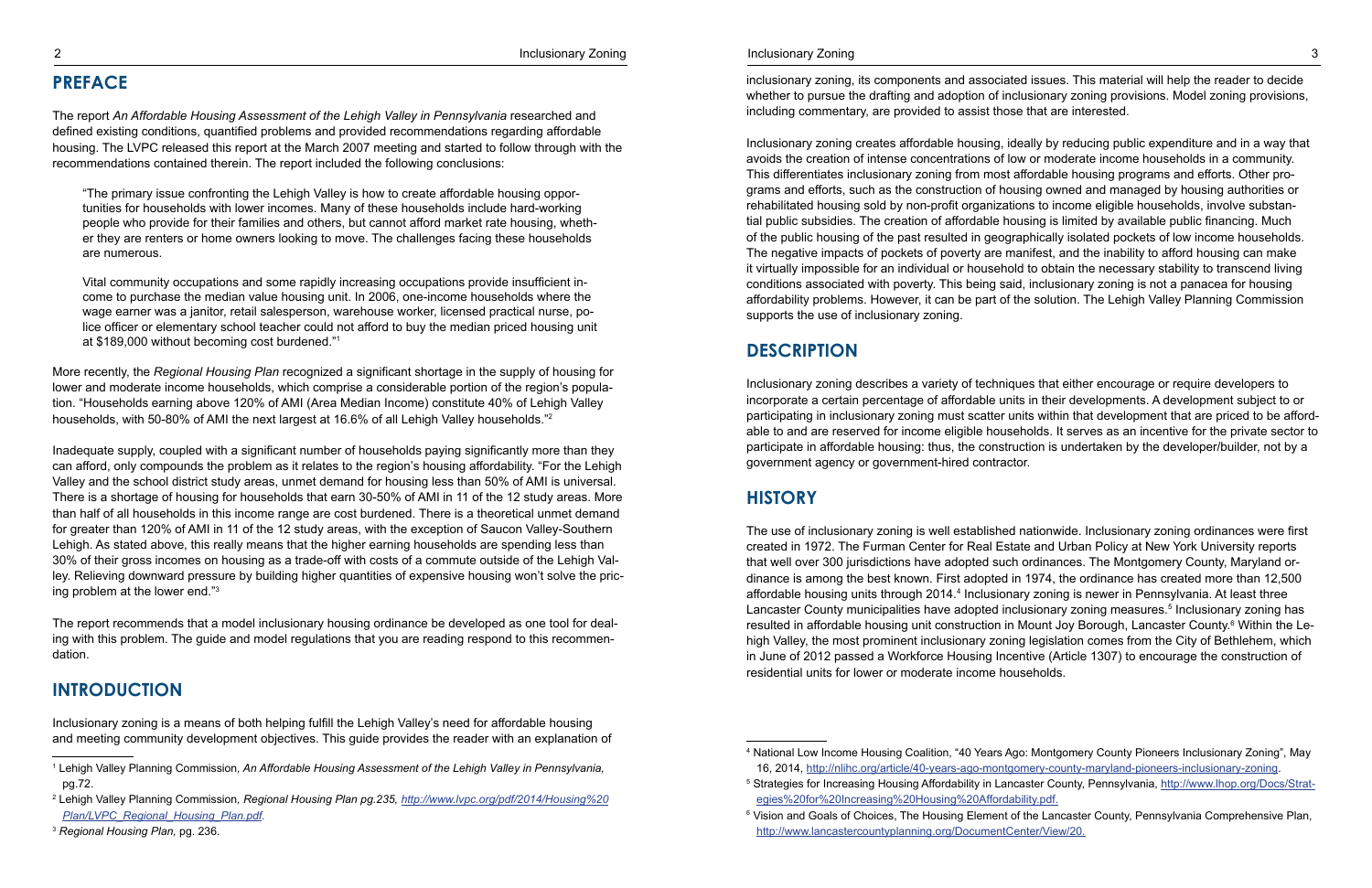# **LEGAL BASIS OF INCLUSIONARY ZONING IN PENNSYLVANIA**

We believe that municipal inclusionary zoning initiatives are enabled by the Pennsylvania Municipalities Planning Code (MPC). Unlike many states, Pennsylvania's legislature has retained very little authority over zoning and land use, having delegated it instead to the state's many units of local government. The Pennsylvania Municipalities Planning Code, Act 247 of 1968, delegates the responsibility for planning to each local municipality and county. It conveys planning authority and sets the ground rules that a municipality must follow. Only the Cities of Pittsburgh and Philadelphia have their own distinct enabling legislation, giving them powers to set their rules and procedures governing planning.<sup>7</sup> The MPC governs all other "municipalities", a term including all counties (except Philadelphia County) and home rule municipalities. Therefore, the MPC governs the Lehigh Valley Planning Commission as a two-county planning agency. Counties, cities, townships and boroughs often perceive zoning and land use powers as the primary means of shaping the appearance and character of their jurisdictions.<sup>8</sup>

Like any other planning commission, the LVPC is required to prepare a Comprehensive Plan for "longterm growth, development and well-being of the municipality" (or the two counties in this instance). The MPC also confers a number of other powers to a planning commission under Section 209.1.<sup>9</sup>

The most germane of these powers as they relate to this educational document are featured in the accompanying text box.

#### 4 Inclusionary Zoning Inclusionary Toning Inclusionary Zoning Inclusionary Zoning 5 to the state of  $5\,$

#### **Section 603. Ordinance Provisions.**

(a) Zoning ordinances should reflect the policy goals of the statement of community development objectives and give consideration to the character of the municipality, the needs of the citizens and the suitabilities and special nature of particular parts of the municipality.

Multiple provisions within the MPC on Zoning (both Sections 603 and 604 in Article VI)<sup>12</sup> clearly stipulate the broader public purposes under which an inclusionary zoning provision would be permissible.

- 
- (c) Zoning ordinances may contain:
- 
- ordinance.

(5) provisions to encourage innovation and to promote flexibility, economy and ingenuity in development, including subdivisions and land developments as defined in this act. (6) provisions authorizing increases in the permissible density of populations or intensity of a particular use based upon expressed standards and criteria set forth in the zoning

#### **Section 604. Zoning Purposes.**

The provision of zoning ordinances shall be designed: (1) To promote coordinated and practical community development and proper density or

(4) To provide for the use of land within the municipality for residential housing of various dwelling types encompassing all basic forms of housing, including single-family and two-family dwellings, and a reasonable range of multifamily dwellings in various arrangements, mobile homes and mobile home parks, provided, however, that no zoning ordinances shall be deemed invalid for the failure to provide for any other specific dwelling

- population.
- type.
- types and nonresidential uses.

(5) To accommodate reasonable overall community growth, including population and employment growth, and opportunities for development of a variety of residential dwelling

Nestled within several sections of the MPC are the provisions that allow municipalities to adopt regulations for inclusionary zoning. Among the first are the General Provisions (Section 105 in Article I),<sup>10</sup> which states that the purpose of the act is "to permit municipalities to minimize such problems as may presently exist or which may be foreseen. . ." The word "problems" allows broad flexibility as to its interpretation, which can include a reference to housing needs in a community which are currently unfulfilled. More explicitly, the provisions of the MPC for the Comprehensive Plan (Section 301(a) in Article III)<sup>11</sup> provide details on what a municipal, multimunicipal or county comprehensive plan should include:

(2.1) A plan to meet the housing need of present residents and of those individuals and families anticipated to reside in the municipality, which may include conservation of presently sound housing, rehabilitation of housing in declining neighborhoods and the accommodation of expected new housing in different dwelling types and at appropriate densities for households of all

income levels.

Inclusionary zoning amendments should comply with the Zoning provisions of the MPC listed in the accompanying text box.13 These regulations must show a reasonable relationship to a legislative purpose.

#### **Section 209.1**

- (b) The planning agency at the request of the governing body may:
	- (2) Prepare and present to the governing body of the municipality a zoning ordinance, and make recommendations to the governing body on proposed amendments to it as set forth in this act.
	- (3) Prepare, recommend and administer subdivision and land development and planned residential development regulations, as set forth in this act.
	- (8) Promote public interest in, and understanding of, the comprehensive plan and planning.
	- (9) Make recommendations to governmental, civic and private agencies and individuals as to the effectiveness of the proposals of such agencies and individuals.
	- (14) Review the zoning ordinance, subdivision and land development ordinance, official map, provisions for planned residential development, and such other ordinances and regulations governing the development of land no less frequently than it reviews the comprehensive plan.

<sup>7</sup> The Planning Commission in Pennsylvania, Planning Series #2, Ninth Edition 2001.

<sup>&</sup>lt;sup>8</sup> Governor's Center for Local Government Services, The Planning Commission in Pennsylvania: Planning Series #2, Eleventh Edition, August 2014, http://www.newpa.com/sites/default/files/uploads/Local\_Gov/publications/planning\_series/PlanningSeries-2\_2014.pdf.

<sup>9</sup> Pennsylvania Municipalities Planning Code, Twenty Second Edition, January 2015.

 $10$  Ibid.

 $11$  Ibid.

 $12$  Ibid.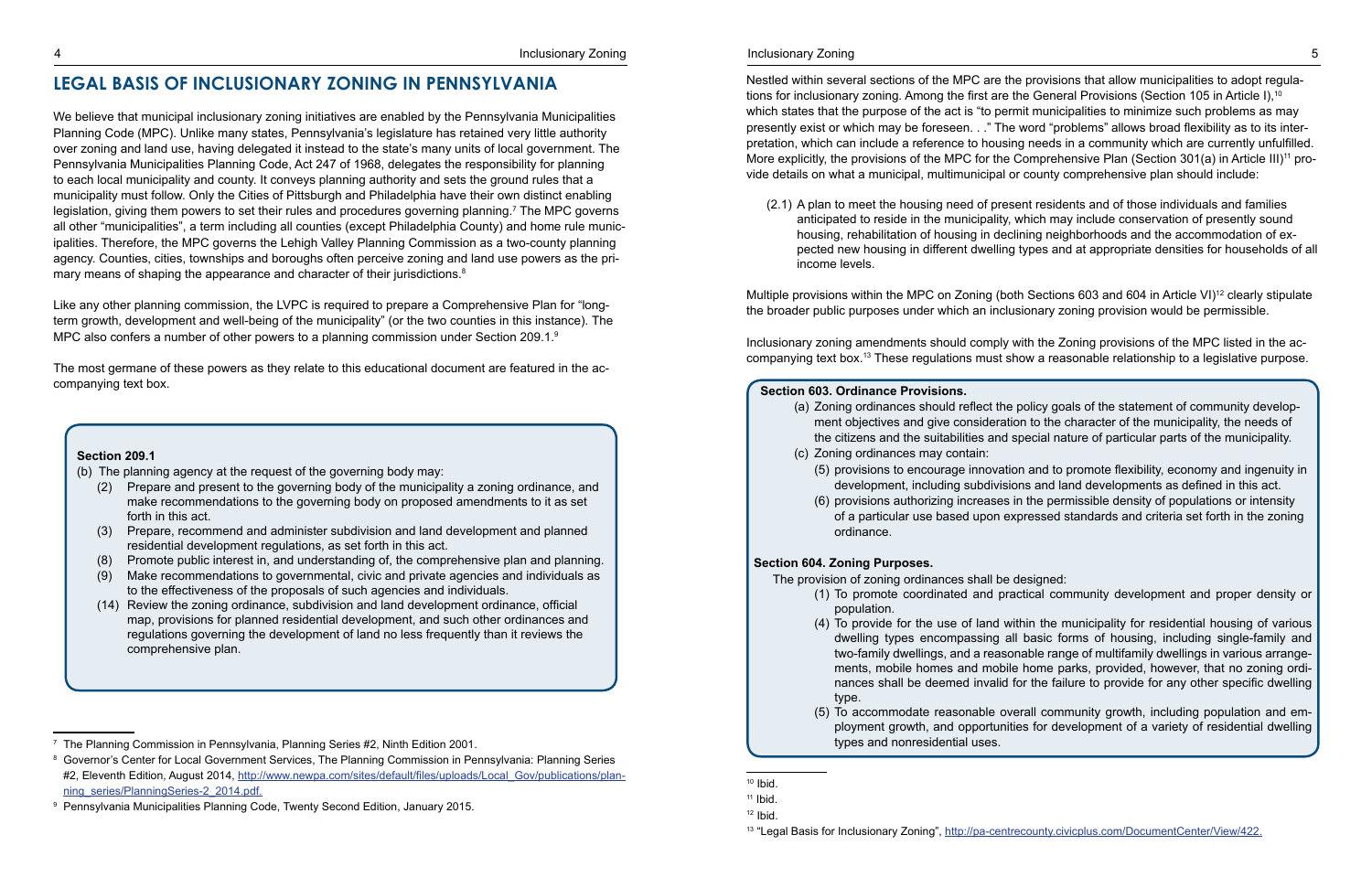In order to attract developers, it is advisable that zoning provisions provide incentives to offset any regulatory burden, and the ordinance should offer relief or alternatives. Lastly, the standards established should be clear enough to avoid arbitrary interpretation. Fortunately, the MPC is very clear with regard to the matter of density bonuses that are typically used in connection with inclusionary zoning. Specifically, it allows for "provisions authorizing increases in the permissible density of population or intensity of a particular use based upon expressed standards and criteria set forth in the zoning ordinance" (Section 603(d)), which authorizes municipalities to apply density bonuses as an incentive to induce developers to include other features that might "encourage innovation and to promote flexibility, economy and ingenuity in development." (Section  $603(c)(5)$ ).<sup>14</sup>

# **ISSUES**

#### **Mandatory or Voluntary?**

The first issue faced with inclusionary zoning (IZ) is whether compliance with the ordinance is mandatory or voluntary. Voluntary approaches involve the creation of a development option. That is, a developer could develop conventionally under a given set of rules, or he could choose to develop under the IZ provisions with a different set of rules. Incentives would be offered in order to encourage the developer to choose the IZ option. Without incentives, it is unlikely that a for-profit developer would choose the use of IZ. This Guide will describe incentives provisions in detail.

Under mandatory IZ, developers would be compelled to provide affordable housing in order to receive plan approval and/or permits. The mandatory approach can be undertaken both with incentives and also with no incentives. The advantages of providing incentives are that they respond to the equity issues associated with the requirement, increase the potential for the political acceptability of IZ and reduce the risk that the courts will find the ordinance to constitute a legal taking or otherwise be illegal.

Experience nationwide has shown that mandatory inclusionary zoning provisions induce greater participation, since all builders must participate. In jurisdictions where both mandatory and voluntary provisions have been used, the mandatory provisions have yielded more units. However, mandatory provisions could yield negative political consequences: for example, if some municipalities in a housing market adopt mandatory inclusionary zoning provisions while others do not, it is possible that builders and developers could shift their activities to those municipalities that had not adopted the provisions as a means of avoiding the inclusionary zoning requirements. Furthermore, mandatory zoning provisions may prove more likely the subject of legal challenges.

The Commonwealth can increase the legal support for mandatory inclusionary zoning by amending the Municipalities Planning Code to clearly enable such zoning.

#### **Onsite/Offsite**

Inclusionary zoning is intended as a means of providing affordable housing on sites being developed. However, other options exist. IZ can also be structured so that the affordable units are sited elsewhere or that the affordable housing requirements are met in other ways. One way that the ordinance could allow offsite units would have the developer construct the affordable units at a different site. The second way that the ordinance could meet the affordable housing obligations would have the developer make a

#### financial contribution to another entity such as a nonprofit organization, which would use the funding for

affordable housing purposes.

While providing offsite options increases program flexibility, onsite approaches meet two critical objectives: 1) location-specific provision of affordable housing and 2) true integration of the affordable units within the community. The offsite approach only meets the objective of providing affordable housing. The units would be sited in an all-affordable housing area. If offered, offsite options should be less attractive than onsite options. Otherwise, the developer would be likely to choose the offsite options. The inclusionary zoning should be structured to increase the amount of affordable housing if offsite options are chosen. For instance, a greater number of affordable dwelling units could be required offsite as compared to onsite. The financial contribution to nonprofit housing providers would be greater than the cost of providing the affordable housing onsite.

#### **Income Target**

The *Regional Housing Plan* found "the housing affordability analysis and the jobs-housing balance analysis indicate that housing values in the Valley do not reflect local households' ability to pay. The Lehigh Valley market is undersupplied in housing for the households earning less than 50% of AMI (Area Median Income) (\$29,350), based on the housing affordability analysis, and even up to 80% of AMI (\$46,960) from the more income conservative jobs-housing balance analysis. The total number of owner and rental cost burdened households under 50% of AMI is 40,750. The most vulnerable Lehigh Valley households are the least served, with large housing shortages below 30% of AMI (\$17,610). This translates into many households at the lowest incomes being forced to pay above 30% of their gross income for housing, exceeding the threshold and becoming cost burdened. The alternative is to seek housing outside the Valley."15 (The term workforce housing is often used in lieu of moderate income persons.) Other groups include the elderly, the handicapped and first time homebuyers. Inclusionary zoning is better at meeting the needs of certain of these groups than others. The program needs to identify those households that will be eligible to purchase or rent the affordable units.

Inclusionary zoning can be targeted to a variety of income groups. Some housing programs target households with incomes up to 120% of the Area Median Income. Others target households with earnings at or below the average Area Median Income. While these other income limits have their advocates, the LVPC recommends that targeting inclusionary zoning programs to households with incomes up to 80% of the Area Median Income. This recommendation is consistent with the *Regional Housing Plan,* which recommends targeting inclusionary efforts to low income households. Low income households are those with incomes ranging from 50 to 80% of the Area Median Income. This recommendation coincides with the experience gained with Florin Hill, a housing development featuring inclusionary zoning in Mount Joy, Lancaster County currently under development. The administrators of the affordable housing program found that households with incomes close to 80% of the Area Median Income were able to meet the continuing financial obligations, which included the mortgage payments, taxes and insurance.

#### **Linkages to Other Land Uses**

The inclusionary zoning program needs to identify developments to which the ordinance applies. Most programs apply solely to residential developments. Some apply also to nonresidential development. Housing production requirements applied to non-residential development are referred to as linkage pro-

<sup>14</sup> Pennsylvania Municipalities Planning Code, Twenty Second Edition, January 2015.

<sup>15</sup> *Regional Housing Plan,* pg.238.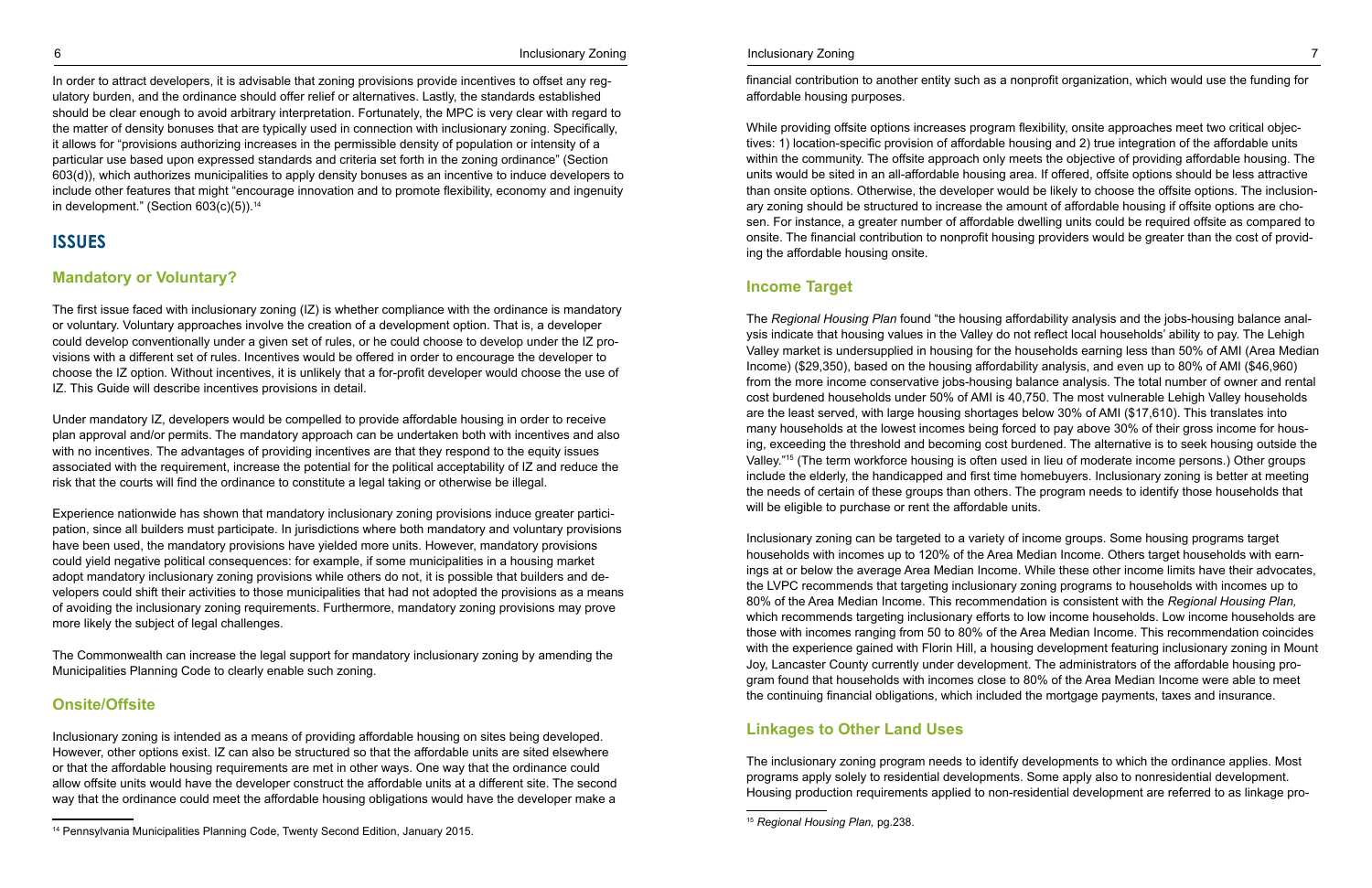grams. The reasoning behind linkage programs is that the nonresidential development (typically offices or other buildings involving employment) will attract new workers to the area. Unless new housing is provided for these workers, they will compete with existing residents for housing units and thus aggravate existing problems. The shortage of housing stock and increase in housing costs will increase housing affordability problems. Linkage programs have been used on a limited basis, usually in large central cities like San Francisco with a tremendous demand for office space and extremely high housing costs. These conditions have not historically existed in the Lehigh Valley, making linkage less relevant; however, escalating home prices and shifting nodes of employment may make such linkage opportunities desirable in the future. Most inclusionary zoning initiatives in eastern Pennsylvania brand themselves as "workforce housing" (as is the case in the 2012 Bethlehem ordinance), partly because the term is more marketable than "affordable housing", but also because such housing intends to attract people because of its proximity to jobs, many of which will offer modest wages.

#### **Incentives**

Few inclusionary zoning programs are undertaken without incentives. The purposes of incentives vary according to the type of program. For mandatory programs, incentives are used as benefits accrued by developers and builders, those who are charged with the obligation to build affordable dwelling units. The incentives/benefits are intended to offset the costs of complying with IZ. Without such incentives/benefits, the financial burden will be conveyed to the private sector, initially to the developers/builders. In such circumstances, the developers/builders have sought to pass along such costs either to the landowner from whom they have purchased the land through a lower price for the land or to the buyers of the market rate dwellings. Also, incentives/benefits are intended to reduce the opposition to the adoption of IZ provisions. Further, incentives/benefits serve as a defense against legal claims that the IZ represents a repudiation of historic zoning, which often required much lower densities. Adding other benefits to an IZ development helps fend the proposal against attacks by adjacent property owners, who may object to the density or the possibility of affordable dwelling units. Overall, incentives/benefits are intended as the means of providing equity to the participants and increasing the desirability or marketability of the project as a whole.

For voluntary IZ programs, in which the developer can elect either to provide affordable housing or to proceed pursuant to the municipality's conventional zoning provisions, incentives are the obvious enticement for using the program. Although a wide variety of incentives are in use nationwide, each has its own advantages and disadvantages. Differences in markets and regulatory situations make certain incentives more relevant and effective than others. Choosing the right incentives requires a knowledge of the local circumstances.

The most widespread of all incentives involves allowing the developer/builder to create more dwelling units on a particular property than would be possible under conventional zoning: the already cited density bonuses. The additional units provide revenue and profits to offset the lower revenues and profits attendant with the affordable units. Density bonuses provide a substantial benefit to the developer/builder and as such serve as a strong and effective incentive. Density bonuses also are favored because they do not involve a financial outlay by the municipality.

18 Read, Justin C., JD, "Inclusionary Zoning: A Framework for Assessing the Advantages and Disadvantages Prepared for Homes for Working Families", http://community-wealth.org/sites/clone.community-wealth.org/files/down-

Density bonuses primarily use two basic approaches. The first is a flat increase for meeting the IZ provisions. For instance, the bonus could be one additional market rate dwelling unit for each affordable housing unit built. The second is a percentage increase based on the conventional zoning regulations in place. In this approach, the allowable density for the development is increased by a certain percent. To make either of these approaches workable, dimensional requirements need to be adjusted. If densities

are increased, the minimum front yard setback, side yard setback, maximum lot coverage, etc. need to be examined for workability and adjusted as appropriate to include the additional housing units.

The amount of the density bonus is a key standard to be determined. It can correlate to the percentage of affordable units provided, as is the case in Lower Salford Township of Montgomery County, Pennsylvania, where developers receive a bonus of .5 units per gross acre when between 15 and 25% of units are produced for sale at 75% of the market units or less. However, the Montgomery County Planning Commission (MCPC) in Pennsylvania also cites density bonus tactics that depend less on the number of units and more on the financing and cash flow.<sup>16</sup> The first tactic is called the *Builder's Profit Method*. This approach bases the amount of the increased density by comparing calculations of the budgeted profit achieved through conventional development and the budgeted profit resultant from meeting the IZ requirements. The amount of the density bonus would be based on the number of additional units needed to meet or exceed the profit budgeted under the conventional development, but with the use of affordable units per the IZ regulations.17 Montgomery County names the second methodology the *Equivalent Land Cost Method*. They cite the use of this methodology in Seattle and Bellevue, Washington. The determination of the amount of the density bonus is based upon comparative calculations of the cost of the land needed to meet or exceed the profit budgeted under conventional development, but with the use of affordable units per the IZ regulations. Interested readers can find more detailed information about both of these tactics in the MCPC publication, *Promoting Workforce Housing – Expanding Locations and Development Potential* (available online at planning.montcopa.org and cited below).

Nestled within considerations of density bonuses, the inclusionary zoning ordinance needs to establish the portion of the dwelling units within the development that are affordable. The establishment of such a percentage is a matter of judgment. A percentage that is too low fails to deliver affordable housing units. A percentage that is too high may discourage investment by market rate buyers within the development. A survey of percentages throughout the United States shows that, while the extremes can range from 5 to as high as 60%, the vast majority are within the range of 10 to 20%.<sup>1819</sup> Fifteen percent is an often recommended and used standard.

Numerous adjustments to the formula for the percentage of affordable units are possible. Some jurisdictions vary the percentage of affordable units to reward desirable project characteristics. For instance, a municipality can prescribe a lower percentage if the units are affordable to lower income households and a higher percentage if the units are affordable to moderate income households. Such an approach would be intended to meet the needs of the full range of household incomes, while not affecting the economics of the project. Other municipalities vary the percentage of affordable units to reflect the amount of density bonus that can be actually realized on a given project.<sup>20</sup> As an example, the City of Bethlehem's aforementioned Workforce Housing Incentive (Article 1307 within the Zoning Ordinance) offers different levels

19 Callies, David L., FAICP, "Mandatory Set-Asides As Land Development Conditions For Affordable/Workforce 20 "Inclusionary and Mixed Income Communities", Evidence Matters, Spring 2013, http://www.huduser.org/portal/

16 Promoting Workforce Housing: Expanding Locations and Development Potential, Report Three, http://www.mont-

copa.org/DocumentCenter/View/4121. <sup>17</sup> *Ibid.*

loads/report-read.pdf.

Housing", ACREL1, http://www.acrel.org/Documents/Seminars/Callies-Mandatory%20Set-Asides.pdf.

periodicals/em/spring13/highlight3.html.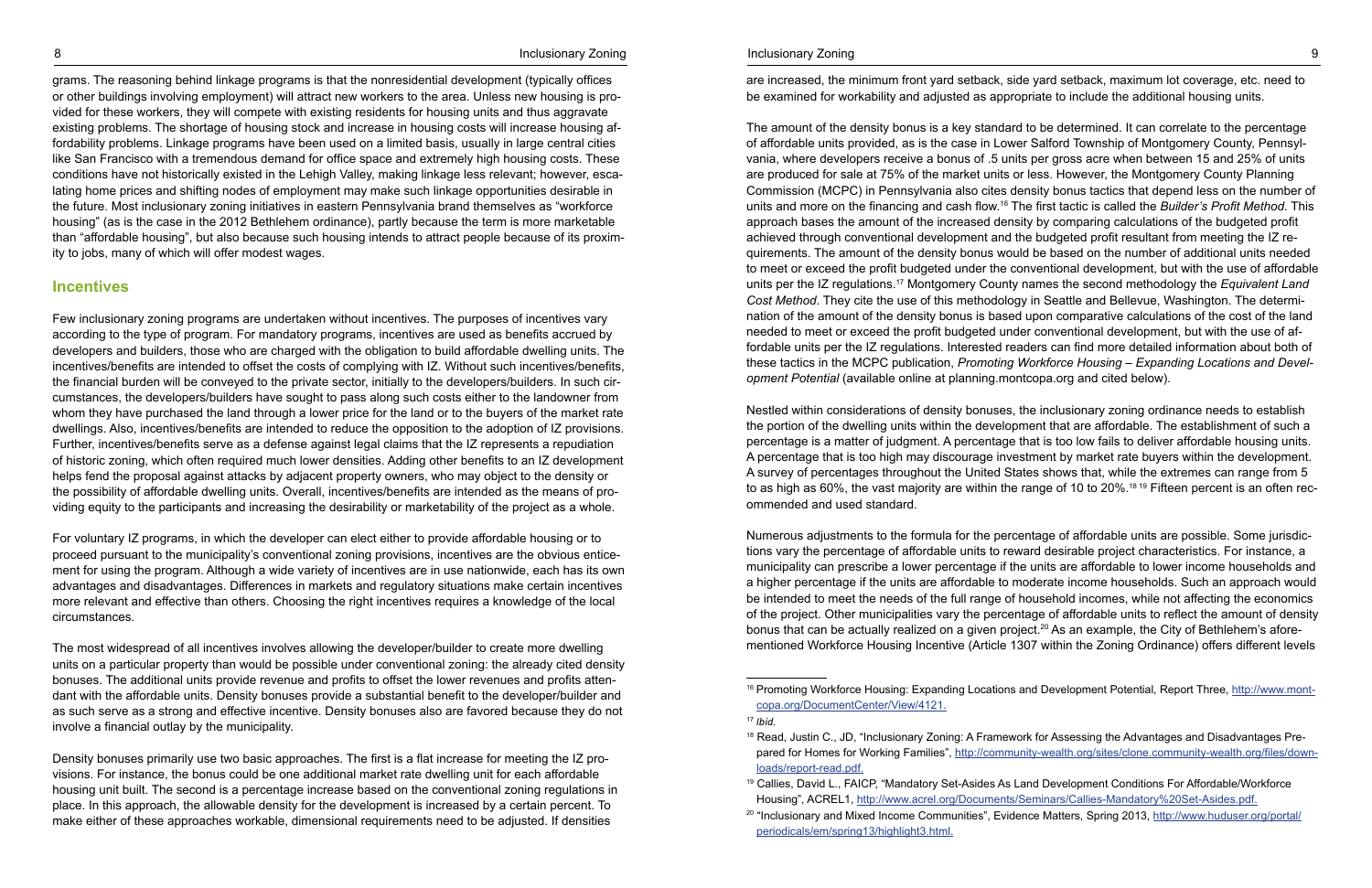of density bonuses—as well as a maximum applicability of the density bonus—depending on the number of affordable dwelling units proposed in the development.21

The use of density bonuses must relate to the availability of municipal services. Among the key considerations is the existing infrastructure, specifically sewage disposal and water supply. Density bonuses should not be used in areas where on lot sewage disposal systems and on lot wells are used to increase densities beyond what those types of systems can support. The *Comprehensive Plan The Lehigh Valley … 2030* recommends a maximum density of one dwelling unit per acre with the use of on lot systems. These types of issues are absent in areas served by public sewer and community water systems. Areas recommended for urban development in the *Comprehensive Plan* are served or are planned to be served by public sewer and community water systems. Density bonuses should not be used where the resulting densities require the need for centralized sewer and water systems in order to support the development. Such development would be inconsistent with the *Comprehensive Plan*. Additionally, developments with atypically high density (generated through density bonuses) depend upon adequate road, bridge and transit networks—something typically absent from low density, rural areas. Furthermore, urban areas have greater resources to adapt to an increase in demand for community services (police and fire, among other things) without placing as much burden on the tax base. Thus, areas recommended for urban development in the *Comprehensive Plan* are generally more suitable for inclusionary zoning practices that depend heavily on density bonuses as incentives. It is critical to note that housing density's relation to municipal services and infrastructure transcends affordable housing; high-density developments have greater needs, regardless of the income of the population housed, and high-density developments tend to integrate better in urban environments, regardless of the incomes of the residents.

The LVPC report *Density Bonuses* further explores the use of density bonuses and provides model regulations for incorporating density bonuses into zoning ordinances. Those considering the use of density bonuses are referred to this document.

While density bonuses are the most common and often most lucrative incentive, many other incentives are also available. These include the following:

- **Review fee waivers.** Municipalities can reduce or completely waive review fees for proposals involving IZ. This provides a smaller financial incentive compared to those created by increased densities. The cost of the review is shifted to the municipality.
- **Impact fees.** Municipalities can waive impact fees connected with IZ developments. This incentive is of limited use in Pennsylvania. State law limits the use of impact fees to transportation impact fees and recreation fees in lieu of dedication. Impact fee waiving is more meaningful in places where heavy reliance is placed on impact fees, like California, where a per dwelling unit impact fee of \$40,000 is not unusual.<sup>22</sup>
- **Reduced infrastructure.** Municipalities could reduce infrastructure requirements associated with developments. That
- <sup>21</sup> City of Bethlehem Zoning Ordinance, https://www.bethlehem-pa.gov/ordinance/ZONING\_ORDINANCE%204-09-2015.pdf.
- <sup>22</sup> Been, Vicki, "Impact Fees and Housing Affordability," *Cityscape: A Journal of Policy Development and Research*, Volume 8, Number 1, 2005, http://www.huduser.org/periodicals/cityscpe/vol8num1/ch4.pdf.



is, the street widths, park and recreation requirements, parking requirements, etc. could be reduced. Such reductions seem difficult to achieve without compromising public health, safety and welfare, so this tactic is less common.

• **Priority processing.** Expedited processing of the development application is a possible incentive in some locations across the country. The relevance of this incentive in Pennsylvania is unclear as the Municipalities Planning Code already protects a developer's right to a timely decision. In other words,

• **Funding assistance.** In some jurisdictions, a cash subsidy is offered to the developer in connection with an IZ project. The funding is drawn from housing trust funds or other traditional sources of public financing. This incentive adds direct public sector costs, negating one of the major advantages of IZ. Nevertheless, the funding assistance might be necessary in certain cases to make the package of in-

• **Tax abatement.** In some jurisdictions, tax abatements or Tax Increment Financing (TIF) could be offered as an incentive in connection with IZ projects. The abatement would be a means for increasing the affordability of the units, lowering the monthly costs to homeowners. A TIF would allow the municipality to use future tax revenues to pay for infrastructure costs associated with a development. The inclusion of these incentives should be based on the advice of attorneys familiar with Pennsylvania tax

- compliance with the State law is sufficient.
- centives workable.
- laws.
- section—can help mitigate against this negative association.
- ing district in which residential uses would not otherwise be allowed.
- 

• **Housing type modification.** Some jurisdictions allow the developer to build a housing type not otherwise allowed in the given zoning district as an incentive for IZ. For instance, townhouses could be an added permissible housing type connected with an IZ development in a zoning district that does not otherwise allow townhouses. One potential drawback of this strategy is that the housing type could become inextricably associated with affordable housing, thus creating a stigma to that type of housing within the community. Addressing compatibility and distribution—explored more thoroughly in the next

• **Residential in nonresidential zoning districts.** This incentive would allow residential uses in a zon-

• **Nonresidential size bonus.** This incentive is a cousin to the density bonus. Instead of increasing the number of dwelling units allowed, the amount of nonresidential space could be offered as an incentive. For instance, an additional 1,000 square feet of commercial space could be allowed for every affordable dwelling unit provided, thereby promoting mixtures of use in an affordable housing development.

# **Compatibility and Distribution**

IZ ordinances include provisions relating to the distribution of the affordable units within the development and assuring the compatibility of the affordable units with the market rate units. These provisions assure that the development both fulfills the objective of the ordinance while at the same time protecting the integrity of the overall development.

IZ ordinances typically require the affordable units to be scattered throughout the development. The purpose is to integrate households of varying economic backgrounds throughout the development. No specific numerical standards are provided, such as each affordable unit must be separated from other affordable units by X number of market rate units. Site planning and approval process can help determine a suitable distribution of the affordable units.

Compatibility standards are included for both the benefit of those living in the affordable units as well as the development as a whole. Without compatibility, the affordable units could be seen as downgrading the character of the development and stigmatizing those living in the affordable units. Compatibility, however, should not be confused with the aim of making the affordable units indistinguishable from market rate units. Compatibility standards include several aspects of the dwelling unit. Ordinances require the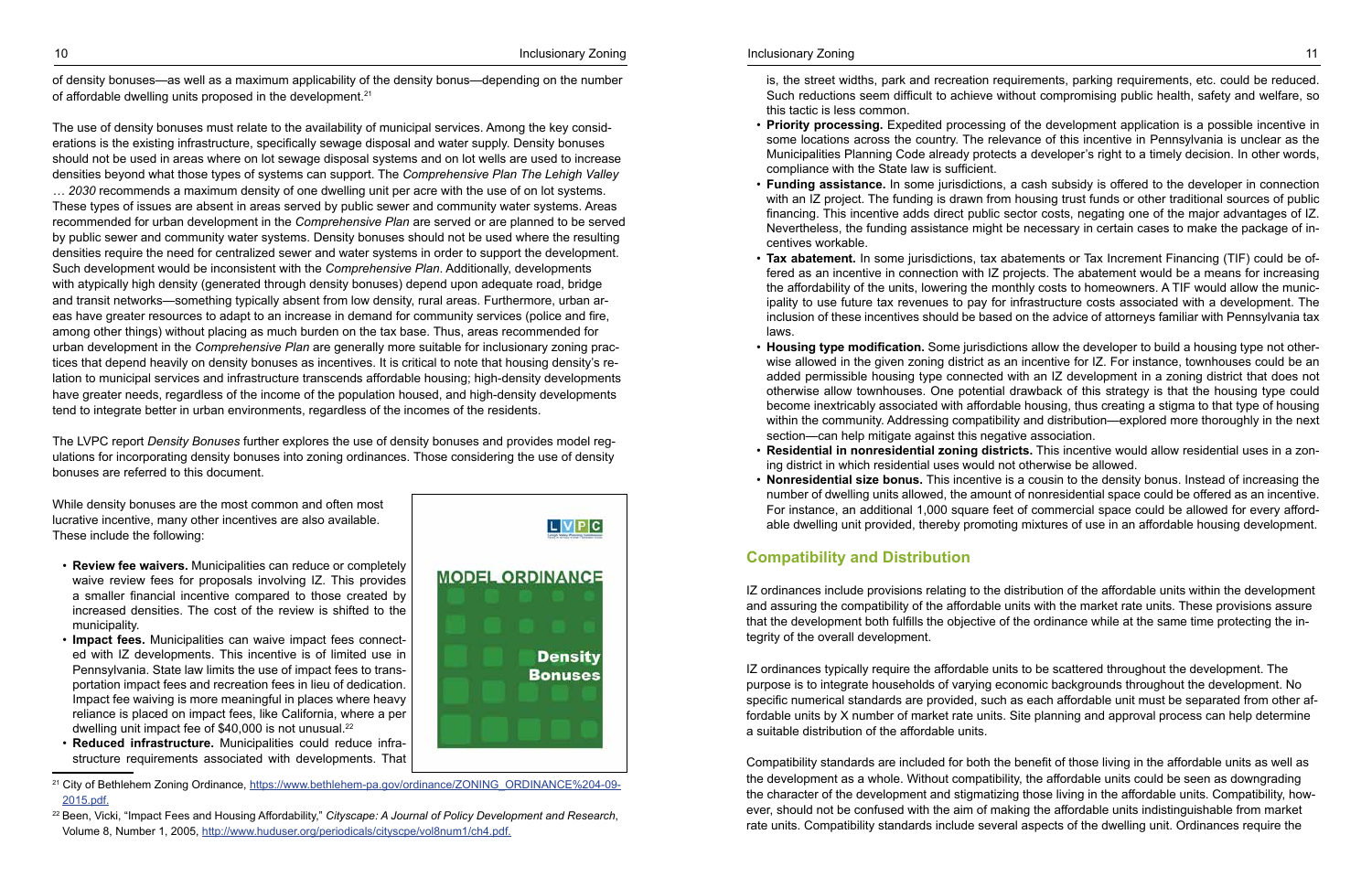The size of the dwelling units is also a compatibility issue. For attached housing types like twins, townhouses and condominiums, the matching of the size of the dwelling units is achievable. However, matching the size of the affordable and market rate dwelling units for single family detached dwellings is difficult, particularly where the dwelling units are large. During the pre-recession housing boom, many Lehigh Valley developments featured dwellings of 3,000 square feet or greater. IZ ordinances offer several solutions for this problem. First, the ordinances allow the affordable dwelling units to be smaller than the market rate units. These ordinances include minimum square foot requirements for the affordable units to assure their adequacy for the living needs of their occupants. Companion provisions promote the equivalency of the units by requiring that the bedroom mix of the affordable units be the same as for the market rate units. For instance, if half of the market rate units in the development are four bedroom units and half are three bedroom units, the affordable units need to be built in the same proportion. Another way that IZ ordinances can deal with this problem is to allow the affordable units to be of a different housing type. For instance, twins could be used as the affordable units within the single family detached unit development.

#### **Rental**

While most inclusionary zoning programs target the construction of owner-occupied dwelling units, some IZ programs also involve the creation of rental units. In establishing an IZ program, one should consider whether to have a rental component in addition to the ownership component.

The first issue is whether units intended as rentals, such as an apartment complex, would be subject to IZ. If so, the program must establish a means for administering the rental operations. The program would need to assure that the units were rented to income-eligible households and that the rents would be at appropriate levels. Enforcement would be vested in an administrative agency through deed restrictions on the property or agreements signed with the original developer of the rental units, binding the developer and successive owners to maintaining the units as affordable for the term of the program. Such mechanisms are similar to ones that have been used in connection with the Low Income Housing Tax Credit program (LIHTC). Low Income Housing Tax Credits are the primary incentive for the development of affordable rental housing. After applying through a competitive process and committing to a certain number of "set-aside" units available to households at 50% or 60% AMI, the successful developer will receive a federal tax credit equal to a percentage of the cost incurred in the development of low income units in a rental development.

IZ ordinances will identify the term during which the restrictions on the resale of the property are in effect. Experience nationwide shows wide variation in approach. Some ordinances require the restrictions in perpetuity. Most ordinances provide a defined period that the control will be in effect, ranging from five years to 99 years.23 The longer the period of control, the greater the affordability benefits. Limitations to the restriction period may reflect a concern that a program's viability could change over time, as housing markets continue to evolve. The method of control refers to the legal instrument by which the administrative agency or organization gains the authority to enforce the rules about resales. Again, a wide range of solutions have been used.<sup>24 25</sup> These include:

The choice of the best control methods in part depends on the nature of the administrative agency or organization. For instance, community land trusts may favor ground leases.<sup>26</sup> In judging which method of

<sup>23</sup> Business and Professional People for the Public Interest (BPI), "Keeping For-Sale Units Affordable Over Time: One Important Step in Administering a Successful Inclusionary Zoning Program", http://www.bpichicago.org/docu-

A second means for creating rental units requires the developer to make a certain portion of the dwelling units available for sale to a housing-oriented community land trust, housing authority or other nonprofit organization dealing with housing. That organization would acquire the dwelling unit at the reduced affordable price and then rent it to income-eligible households. The means would seem to most typically fit with attached housing types like condominiums, townhouses and twins, although it could be done with single family detached dwellings.

Some IZ programs also include provisions intended to control the rental of units in individual ownership. The provisions either prohibit or limit the rental of the affordable units. The intention is to both keep the dwelling units in ownership and affordable.

#### **Long-Term Affordability**

The creation of affordable housing through IZ resolves the needs of the selected households at that point in time. However, this does not permanently solve the problem. Future households will have their own need for affordable housing. Therefore, the IZ program must include a mechanism so that currently affordable units remain as a part of the solution in the future, without requiring constant new investment to offset escalating maintenance costs and values, which inevitably will rise over time, just like their market-rate counterparts. Accomplishing this objective is one of the more intricate components of the IZ program.

Establishing rules about the future sale of the property helps achieve long-term affordability. Unlike the owner of a market rate housing unit, the owner of the affordable unit is restricted in the sale of the property. This restriction is in exchange for the benefit of acquiring the dwelling unit below market rate. Four basic issues are involved with assuring long-term affordability:

- The period of affordability,
- The method of controlling the property,
- The distribution of the money from resale, and
- Determining the buyer.

- Deed restrictions,
- Covenants,
- Contractual agreements,
- Wraparound second mortgages,
- Ground leases, and
- Land use restriction agreements.

25 National Community Land Trust Network : PERMANENTLY AFFORDABLE HOUSING: Sector Chart & Glossary of Terms, http://cltnetwork.org/wp-content/uploads/2015/01/Permanently-Affordable-Housing-Sector-Chart-Glos-

26 The Community Land Trust Report – Draft, http://www.hud.gov/offices/cpd/about/conplan/foreclosure/pdf/austin-

ments/KeepingFor-SaleUnitsAffordableOverTime10.26.04.pdf .

<sup>24</sup> Read, "Inclusionary Zoning".

sary-11-2014-design-update.pdf.

commtrust.pdf.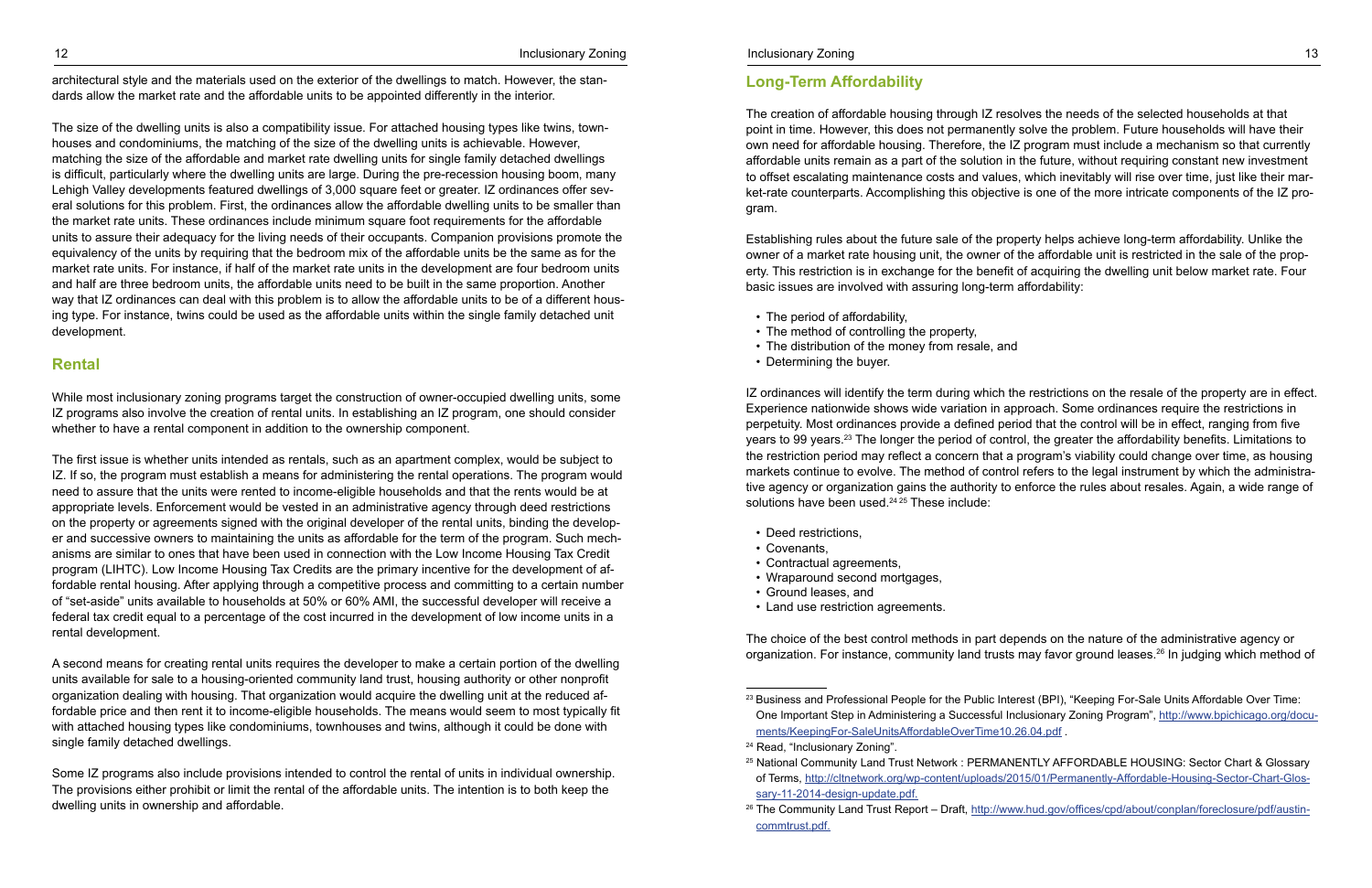control to use, a party should also recognize that any restriction will come to light during a proposed future property transfer and may affect the terms and conditions of that transfer.

The price of the dwelling unit upon resale and the distribution of the increased value are the lynchpins of the continuing affordability. The rules must remain fair to the party that is selling the dwelling unit and must provide affordable housing for subsequent parties that will occupy the dwelling unit. IZ programs are structured so that the original owners would not gain a windfall from the sale of the unit. Instead, the original and subsequent owners must sell under terms comparable to those which they purchased the unit.

Two primary components help maintain fairness to all participants: the price of the unit and the distribution of the amount that the values have increased. Hypothetically, if the affordable unit was sold at market value, the difference between the price that the original buyer paid and the market rate selling price would likely be considerable, reflecting both the initial subsidy as well as the increase in value accrued by all units in the transaction. To prevent such a windfall, IZ programs require the administrative agency to set the selling price. The selling price could represent the increase in the Housing Price Index<sup>27</sup> during the period that the original owner possessed the dwelling unit, and applying that rate of increase to the original price of the dwelling unit.

Adjustments are often made to the total money allotted to the original owner. These include the costs of selling the dwelling unit (real estate agent commissions) and the value of the improvements made to the dwelling unit during the original owner's occupancy. (If the original owner was not compensated for the improvements, he/she would have a disincentive to undertaking any improvements.)

#### 14 Inclusionary Zoning Inclusionary Toning Inclusionary Zoning Inclusionary Zoning 15

The IZ ordinance will set the distribution of the difference between the price paid by the owner and the selling price. A typical distribution would give the owner half of the increase, while the other half would go to the administrative agency or organization. Other distributions are also used. The distribution would provide some of the benefit of appreciation to the owner, in part giving him or her the financial benefit enjoyed by market rate owners. The administrative agency or organization would use its portion of the increased value as additional capital for affordable housing programs. Some programs reward longterm owners by increasing the portion of the difference between prices that is given to the owner as time passes. That is, the longer that the owner occupies the unit, the greater the portion that he or she would receive.

The last aspect of the long-term affordability deals with the buyers of the units. In some IZ programs, the owner is responsible for finding an income-eligible, qualified household to purchase the dwelling unit. In many programs, the administrative agency or organization assists the owner by pre-qualifying households for the purchase of the affordable housing units and by providing a list of the qualified households to the owner. In several IZ programs, the administrative agency or organization reserves the right of first refusal to purchase the property for itself or an approved nonprofit organization, with the explicit purpose of expanding and retaining an inventory of low income housing. This right of first refusal is a required element of the deed for the affordable housing unit.

#### **Administrative Agency**

IZ programs require initial and ongoing administration, which requires two key elements. First, in the event that the private developer lacks the knowledge, ability or capacity to administrate the affordable housing it has constructed, a municipality must choose an organization or agency to serve as the administrator. Secondly, the administrative organization or agency must explicitly define its duties with regards to affordable housing.

Multiple duties and responsibilities can be assigned to the organization or agency. These may include:

- Dealing with the builders and developers that need or choose to comply with the IZ;
- Marketing the affordable dwelling units;
- Overseeing the resale of units;
- Establishing prices and rents for the affordable units;
- Qualifying households eligible for the affordable units;
- Verifying incomes of applicants wishing to be qualified households;
- Monitoring the status of the program;
- Reporting on the status of the program to the parent entity or executive board;
- Selecting nonprofit organizations to participate in the IZ program;
- Acquiring and managing affordable dwelling units;
- Establishing and enforcing deed restrictions and other legal instruments.

The administrative agency can either be a governmental entity or a selected nonprofit organization. Several choices exist among governmental entities that deal with housing and community development issues. Please note that these organizations' current missions give them much greater capacity to administrate affordable rental housing than owner-occupied affordable units. These include:

• **Housing authorities.** Five housing authorities exist in the Lehigh Valley:Allentown, Bethlehem, Easton,

• **Redevelopment authorities.** Allentown, Bethlehem and Easton each have a redevelopment authority. • **Departments of Community and Economic Development.** Lehigh County and Northampton County each have a Department of Community and Economic Development. These departments administer the Affordable Housing Trust Funds, among other activities. Many municipalities also have depart-

- Lehigh County and Northampton County.
- 
- ments of Community and Economic Development.

Numerous choices also exist among private nonprofit organizations. These include the following:

• Housing and community development-oriented organizations, such as the Alliance for Building Communities, Habitat for Humanity, Housing Association and Development Corporation and Valley Housing

• The Lehigh Valley Community Land Trust provides affordable homeownership opportunities in Pennsylvania's Lehigh and Northampton counties. It is administered by the Community Action Committee of

- Development Corporation, among others.
- the Lehigh Valley. http://lvclt.caclv.org/.

These agencies and organizations in turn would have the ability to contract the work to either another nonprofit organization, such as the Housing Development Corporation MidAtlantic, or a for-profit company, such as Mullin & Lonergan Compliance Management or Pennrose Management. It is suggested that municipalities interested in using a private nonprofit organization use a competitive process in selecting the organization.

<sup>&</sup>lt;sup>27</sup> The Housing Price Index (HPI) is produced by the Office of Federal Housing Enterprise Oversight within the US Department of Housing and Urban Development. The HPI tracks changes in the prices of single family house prices by Metropolitan Statistical Area, such as the Allentown-Bethlehem-Easton MSA. For more information on HPI visit the definition provided by the Federal Housing Finance Agency: http://www.fhfa.gov/KeyTopics/Pages/ House-Price-Index.aspx.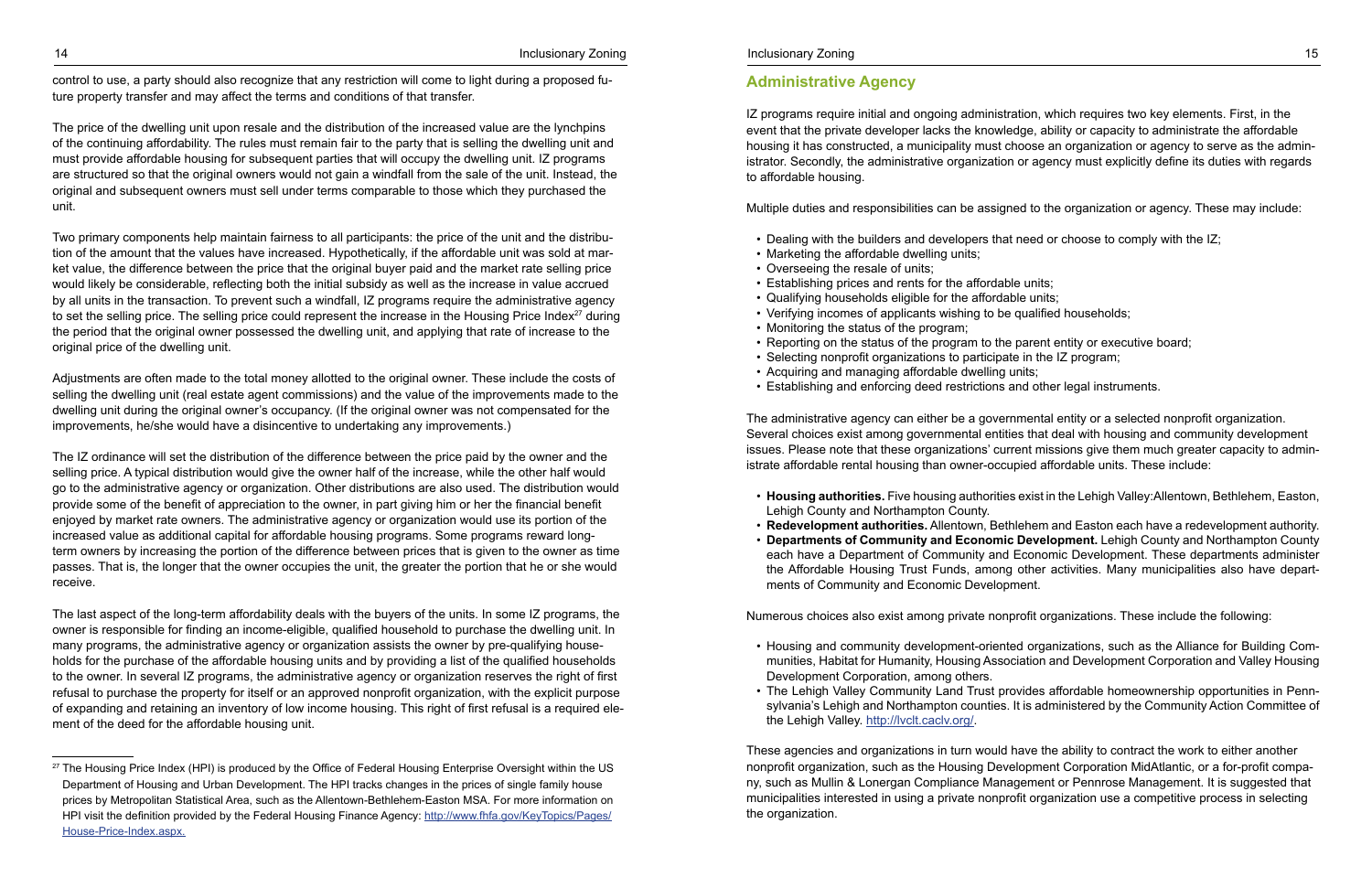The selection of the organization or agency should consider their experience and capabilities in these matters, their ability to work in a multimunicipal regional context and any legal limitations to their ability to carry out their responsibilities.

# **ADOPTION CONSIDERATIONS**

#### **Success Factors and Costs**

The hallmark of a successful IZ programs is strong political support. Montgomery County, Maryland's Moderately Priced Dwelling Unit (MPDU) program (the county's IZ program) is the oldest and has produced more affordable units than any other, all while going unchallenged in the courts since it began in 1974.28

Support for programs such as the MPDU in Maryland must come from many groups: moderate income homebuyers, employers and businesses whose employees may depend upon affordable units, affordable housing organizations and elected officials who appreciate the way the program meets housing needs in a low-impact fashion and at minimum public expense. However, IZ programs also often encounter critics, including no growth and slow growth advocates who oppose the higher densities enabled by the density bonuses and "fairness in taxation" groups. Additionally, builders have typically expressed objection to some of the regulations, particularly in municipalities just beginning the programs. Generally, however, IZ programs are a powerful rebuttal to those sectors of the population who do not feel municipal governments should be "getting into the housing business"—after all, compared to public or subsidized housing, IZ at its most effective results in substantive affordable housing gains with very little public sector involvement. The developers simply comply with the zoning laws in place.

As this Guide has explained, IZ programs can produce affordable housing while reducing or even minimizing public expense, but these units do not become affordable without some party to bear the cost. Who would this be? Most IZ programs reveal three groups: developers/builders, landowners and buyers of the market rate dwelling units in the developments that include affordable units.

In studying the matter of who bears the burden of the IZ program costs, the Urban Land Institute has concluded that this is "more an academic question than a practical exercise. The significance of economic impacts becomes almost moot, however, if an inclusionary zoning program provides incentives that largely offset cost subsidies,"<sup>32</sup> such as density bonuses, fee waivers and expedited approval processes.

Developers/builders accept lower prices for affordable dwelling units than for equivalent market rate units. This can be termed the subsidy amount. Incentives are intended to offset these costs. That is, with appropriate incentives, the developer should suffer no financial loss as a result of the affordability provisions. Without adequate incentives, developers/builders can seek to offset the subsidy amount by factoring that cost into the price that they are willing to pay for the land. Thus, the costs of the IZ program would be borne by the landowners who sell their land to the developers/builders at a lower value calibrated to the market rate without the density bonuses.29 30 Alternately, builders can seek to recover the subsidy amount by increasing the prices of the market rate dwelling units in the development. In this cross-subsidizing manner, the costs of the IZ program would be shifted from the builders to the market rate buyers.31 Such a strategy, however, is only likely to work in markets where demand is so strong and

<sup>31</sup> Powell and Stringham.

#### 16 Inclusionary Zoning Inclusionary Toning Inclusionary Zoning Inclusionary Zoning 17

elastic that the market rate buyers may voluntarily pay higher prices to live in the development. And the optimal way to maintain high demand among the market rate contingent is to pack the development with amenities (e.g., open space, shared community features, low cost or free utilities)—which again links strongly to potential incentives.

Regardless of the final method of managing the funding gap created through the provision of units well below the market rate, it is critical that the administrative agencies work with the developers well in advance in order to devise a financing scheme that will recover those costs. The solutions listed above are just a few among many possibilities, but the challenge is developing exactly the right financing package—one that will not only ensure that the benefits accrued through inclusionary zoning help to get the development off the ground, but one that articulates an administrative strategy that will ensure those housing units (rental or ownership) remain viable to low and moderate income families for years to come.

<sup>&</sup>lt;sup>28</sup> National Low Income Housing Coalition, "40 Years Ago: Montgomery County Pioneers Inclusionary Zoning", May 16, 2014, http://nlihc.org/article/40-years-ago-montgomery-county-maryland-pioneers-inclusionary-zoning.

<sup>29</sup> Powell, Benjamin and Stringham, Edward, "The Economics of Inclusionary Zoning Reclaimed: How Effective are Price Controls?" Florida State University Law Review Vol. 33:471, page 478.

<sup>30</sup> Bento, Antonio and Lowe, Scott. "Housing Market Effects of Inclusionary Zoning", *Cityscape: A Journal of Policy Development and Research*, Volume 11, Number 2, 2009.

*Urban Land*, January 2004, page 29.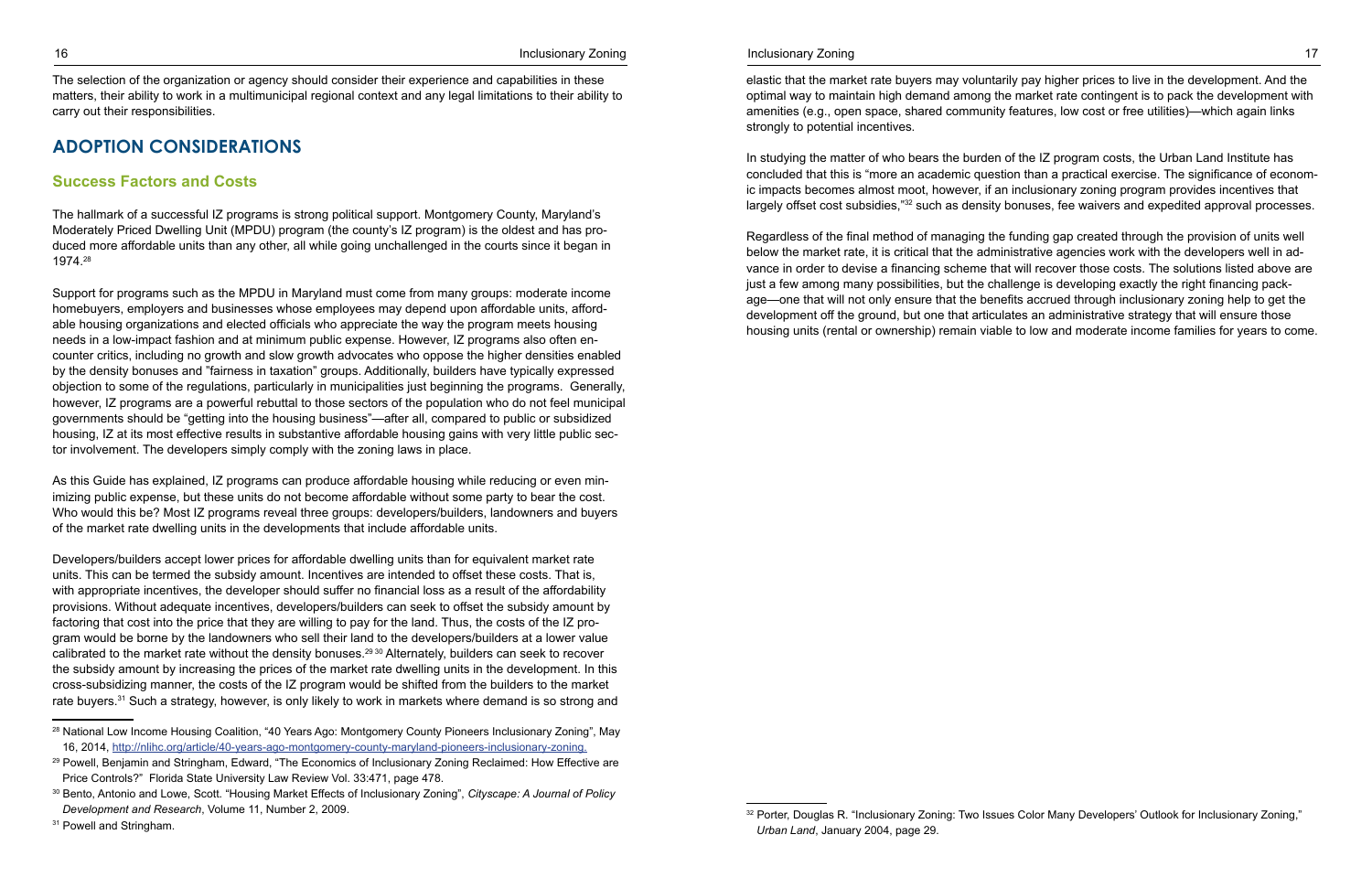# **MODEL REGULATIONS**

#### **A Note About the Model Regulations**

The model regulations are designed to be incorporated into municipal zoning ordinances. The provisions are designed to constitute a section of the General Regulations within the zoning ordinance. This placement within the ordinance reflects their application to several, although in all likelihood not all, of the zoning districts and their application to several different housing types.

The provisions have been created as representing a voluntary option to developers and builders, not a mandatory requirement. The choice of voluntary provisions is based both on the lack of clear authority to adopt mandatory provisions in Pennsylvania and on the judgment that the voluntary provisions would be more politically acceptable in the Lehigh Valley. We believe that the incentives built into the model regulations will provide an economic reward that will convince developers and builders to use the provisions.

The model regulations are for the purpose of providing guidance to Lehigh Valley municipalities interested in meeting their housing needs while maintaining viable and attractive neighborhoods. They are provided here only for review, reference and example purposes. This is not a legal document or the provision of legal advice. For the model regulations to be valid and legally enforceable, they need to be customized to the particular circumstances of the municipality and reviewed by the municipal solicitor.

In order to effectuate inclusionary zoning, the municipality needs to designate an entity, whether an agency of the municipal government, another unit of government or a non-governmental entity as the administrative agency. If an agency of the municipal government is not the administrative agency, the municipality needs to draft and execute an agreement with that outside agency or entity that sets forth the duties, responsibilities and authority of that agency and entity. The provisions of such an agreement are not contained in the model zoning ordinance whereas they are outside of the bounds of zoning.

Special thanks to the Montgomery County (PA) Planning Commission for the permission to use the Inclusionary Zoning Model Ordinance as the basis for the model ordinance included in this report.

# **MODEL REGULATIONS COMMENTARY**

# **INCLUSIONARY ZONING MODEL ORDINANCE**

- 1) Purpose and Intent
	- a) Purpose
		- 1. To increase the supply of affordable housing.
		- 2. To meet the housing needs of low and moderate income households residing in the community.
		- 3. To provide housing in a wide choice of locations, which maximizes the social and economic opportunities for everyone.
		- 4. To preclude over-concentrations of low and moderate income households in any one area.
		- 5. To promote social and economic integration in stable neighborhoods.
		- 6. To create and maintain suitable residential areas that are well-maintained, attractive and stable.
		- 7. To protect property values.
		- 8. To implement the housing goals and policies contained in the municipal comprehensive plan.

#### **COMMENTARY**

The findings section is essential in providing the justification for the ordinance in the event of a legal challenge. The municipality should cite existing evidence of a shortage of affordable housing, creating the need for a solution such as the inclusionary zoning provisions. On a bi-county basis, the report *An Affordable Housing Assessment of the Lehigh Valley in Pennsylvania* provides such evidence. This April 4, 2007 report was prepared by Mullin & Lonergan Associates Inc. for the Lehigh Valley Planning Commission. The study found that "households earning the median incomes in Lehigh County and Northampton County in 2006 could not afford to buy the median priced housing unit." The report documents the number of cost burdened households in terms of housing. The study states "The primary issue confronting the Lehigh Valley is how to create affordable housing opportunities for households with lower incomes." Municipalities should supplement this data and findings with data and findings particular to their municipalities.

The applicability section sets the threshold for the minimum development size to which the inclusionary zoning provisions may be applied. Developments smaller than 15 units would only create one affordable unit. It is unlikely that developers of these small projects would choose to participate in inclusionary zoning. The requirement of public sewer and community water availability is tied to the appropriateness of the higher densities.

- b) Intent
	- To provide an alternative set of regulations for residential development that creates affordable housing and intermingles such housing within the development.
- 2) Findings
	- a) See the adjacent commentary.

- 3) Applicability
	- a) This article shall apply to any zoning district that allows residential development by-right, special exception or conditional use. In order to use the provisions of this article, the development shall result in a minimum of 15 or more dwelling units. Residential developments shall use public sanitary sewer and community water supply systems. Residential developments not using public sanitary sewer and community water supply shall not be eligible to use these provisions.

4) Provision of Affordable Dwelling Units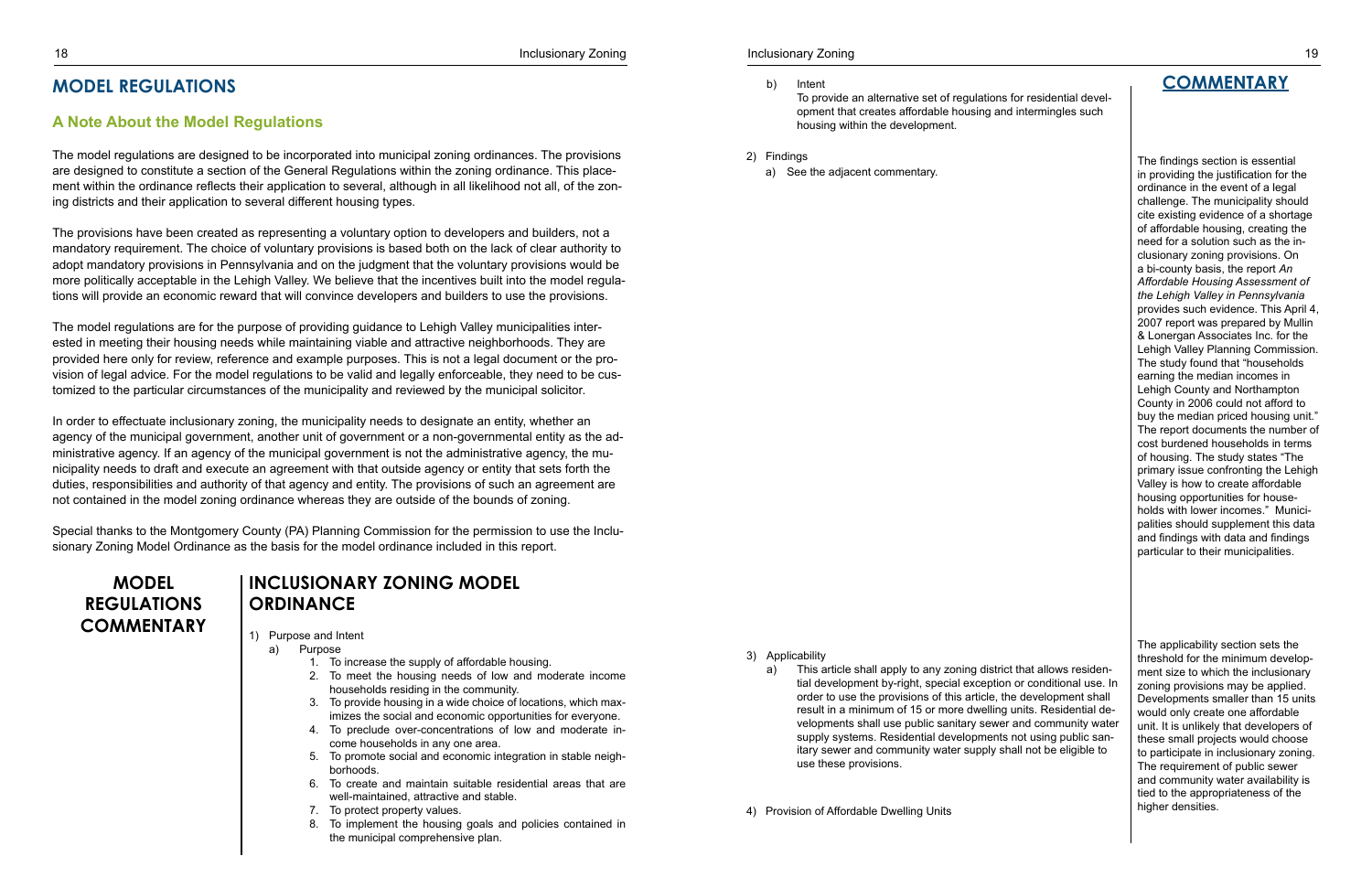# **COMMENTARY**

Consistent with the recommendations of *An Affordable Housing Assessment of the Lehigh Valley in Pennsylvania*, the inclusionary zoning targets low income households. The program can be used for both ownership and rental units.

The "Certificate of Qualification" is the administrative procedure used to identify qualified households. This work is done by the Administrative Agency, relieving the developer/ builder from such work.

Below is an example of how the density bonus works. A developer owns a tract of land. The sketch plan layout shows that under conventional zoning, 100 dwelling units could be built. Using the inclusionary zoning provisions, the developer would build 15 units as affordable housing. In exchange, he would receive a 20% density bonus. In sum, he would be able to build 120 dwelling units on the property, 105 of which are market rate and 15 of which are affordable. The ordinance may include other incentives. A number of possible incentives are listed on pages 10 and 11. Incentives related to funding assistance, tax abatement and housing type modification appear to be the most appropriate types of incentives.

The Administrative Agency is responsible for setting the specifics of the appropriate prices and rents.

- a) A minimum of 15% of the dwelling units within the participating residential development shall be affordable to households with an income not to exceed 80% of the Area Median Income for the Allentown-Bethlehem-Easton MSA as determined annually by the US Department of Housing and Urban Development.
- b) Participating residential developments including or consisting of apartments shall provide affordable housing units as rental units in the same proportion that the apartments comprise a portion of the total residential development.

#### 5) Eligible Households

- a) Households whose income does not exceed 80% of the Area Median Income as adjusted for household size are eligible to purchase an affordable dwelling or rent an affordable apartment.
- b) In order to purchase or rent an affordable housing unit, the income-eligible household must receive a "Certificate of Qualification" from the Administrative Agency.

#### 6) Incentives Provisions

- a) Density bonus. Residential developments complying with the provisions of this article are eligible to receive the following density bonus. The number of allowed dwelling units on the property to be developed shall be increased by 20%. The number of additional dwelling units shall be determined by calculating the number of dwelling units allowable pursuant to the zoning ordinance given the size of the parcel, the lot size/density standards and the environmental protection provisions. These shall be illustrated on a sketch plan. The number of possible units shall be determined by the zoning officer with the assistance of the municipal engineer. The bonus units may be sold at market rate and are not subject to any additional requirements for affordable dwelling units.
- b) Zoning ordinance dimensional adjustments. The minimum lot size and dimensional standards (including the minimum lot width, the maximum lot coverage by impervious cover, and the minimum front yard, side yard and rear yard setbacks) shall be adjusted to enable development with the density bonus.
- c) Other incentives.
- 7) Appropriate Sale and Rental Prices for Affordable Dwelling Units
	- a) Pricing schedule. The Administrative Agency shall annually publish a pricing schedule of sale and rental prices for affordable dwelling units. The prices shall be set at the maximum level affordable to households earning no more than 80% of the Area Median Income for the Allentown-Bethlehem-Easton MSA. Different prices shall be set for efficiency, one-bedroom, two-bedroom, three-bedroom and four-bedroom or more dwelling units, based on an assumed household size for each unit size. The number of persons in the household equals the number of bedrooms plus one. For example, one person will occupy an efficiency unit, two persons will occupy a one-bedroom unit, three persons will occupy a two-bedroom unit, etc. The following additional factors will also be used in the calculations:
		- 1. For owner-occupied affordable housing, prices will be calculated on the basis of:

#### 20 Inclusionary Zoning Inclusionary Toning Inclusionary Zoning Inclusionary Zoning 21

# **COMMENTARY**

The affordability controls are to be set at a given number of years. The model does not specify the number of years, leaving it to municipal discretion. Another approach would be to require affordability controls in perpetuity.

The model provisions include a basic set of standards. As the Guide portion of this publication points out, several more sophisticated sets of provisions can fine tune these controls. The price of the sale is set in such a way as to reflect changes in the value of the dwelling unit and capital improvements made by the owners during their occupancy of the dwelling unit and granting the owner a portion of those changes. This approach is intended to help retain the affordability of the dwelling unit for the next income-eligible household, providing for a degree of return on investment for the owner while recognizing the subsidy provided to them, thus preventing windfall profits.

- a. An available fixed-rate 30-year mortgage, consistent with the most recently published rate by Freddie Mac.
- b. A down payment of no more than 20% of the purchase price.
- c. A calculation of property taxes.
- d. A calculation of homeowner's insurance.
- e. A calculation of condominium or homeowners' association fees.
- f. The price found based on items 7)a)1a through 7) a)1e will not exceed the price affordable to households earning no more than 80% of the Area Median Income as calculated in Section 7)a).
- 2. For renter-occupied affordable housing, the rent shall be no more than 30% of the price affordable to households earning no more than 80% of the Area Median Income as calculated in Section 7)a), minus an allowance for the monthly cost of utilities.
- 8) Long-Term Affordability
	- a) All owner-occupied affordable dwelling units created by this article shall have limitations governing their resale for a period of x years. This period shall be known as the control period. The limitations shall be established and administered by the Administrative Agency. The purpose of these limitations is to preserve the long-term affordability of the dwelling unit and to ensure its continued availability for households earning no more than 80% of the Average Median Income. The resale controls shall be established through a deed restriction on the property and shall apply during the control period.
		- 1. Purchaser restriction. All resale transactions must be to qualified purchasers that have received a Certificate of Qualification from the Administrative Agency.
		- 2. Resale price. The resale price shall be set by the Administrative Agency on the following basis. It shall equal the total of the price paid by the household desiring to sell the unit, 50% of the change in the appraised value of the dwelling unit between the time of the most recent previous sale and the proposed sale, and the costs associated with the sale of the unit.
	- b) Each rental unit created in accordance with these provisions shall remain rented only to income-eligible households that have received a Certificate of Qualification for a period of x years.
	- c) The purchaser of affordable housing other than dwellings built as apartments shall occupy the purchased units as their primary residence. Individually-owned units shall not be rented to third parties during the course of the period governing resale limitations.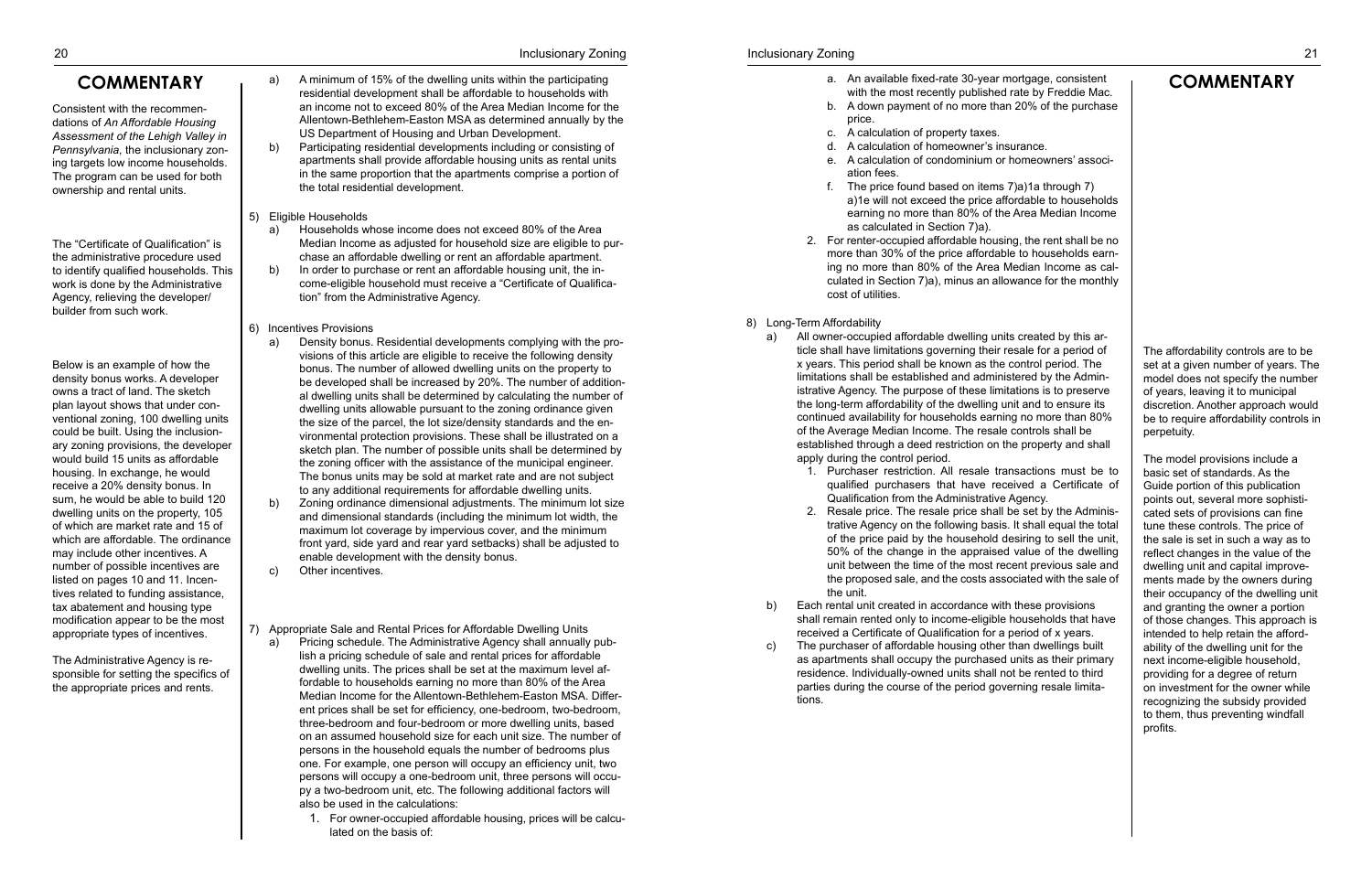**COMMENTARY**

The provisions of subsection c are intended to prevent the conversion of affordable units in ownership-oriented developments from becoming rental units, in the interests of promoting stability within the development and discouraging the purchase of affordable units as investments.

The affordability controls contained in the model ordinance do not include provisions granting the Administrative Agency the right of first refusal in acquiring the affordable units. Should the preferred strategy be to have direct ownership of the affordable units by an entity dedicated to managing affordable housing units, such provisions can be added to the model regulations.

While the size of the affordable and market rate dwelling units in the development may differ, they should be visually compatible. The provisions related to minimum dwelling unit sizes for the affordable housing units are intended to assure the provision of adequate living space within the affordable units.

The inclusion of different dwelling unit types within the development is another means of dealing with both the density bonus and dwelling unit size issues. For instance, a development that incorporated both single family detached dwellings and two family dwellings could maintain architectural consistency while increasing the density with small increases in building footprints.

9) Design and Integration of Affordable Dwelling Units

- a) Location of affordable dwelling units. Affordable dwelling units shall be dispersed among the market rate dwelling units throughout the development.
- b) Construction phasing. The developer/builder shall submit and comply with a phasing plan that provides for the timely and integrated development of the affordable dwelling units throughout the qualified development. The phasing plan shall provide for the development of the affordable dwelling units concurrently with the market rate dwelling units. Building permits shall be issued for the development subject to compliance with the phasing plan.
- c) Exterior appearance. The affordable dwelling units shall be compatible with the market rate dwelling units in exterior visual appearance and architectural style. External building materials and finishes shall be substantially the same in type and quality for the affordable dwelling units as for the market rate dwelling units.
- d) Interior appearance and design. Affordable dwelling units may differ from market rate dwelling units with regard to interior finishes, features and gross floor area subject to the following requirements:
	- 1. The bedroom mix of affordable dwelling units shall be in equal proportion to the bedroom mix of the market rate dwelling units.
	- 2. The differences between the affordable dwelling units and the market rate dwelling units shall not include improvements related to energy efficiency, including mechanical equipment, plumbing, insulation, windows and heating and cooling systems.
	- 3. The minimum square footage of an affordable dwelling unit shall not be less than 750 square feet per one-bedroom unit, 1,000 square feet per two-bedroom unit, 1,100 square feet per three-bedroom unit and 1,250 square feet per four or more bedroom unit.

# **COMMENTARY**

The model ordinance does not include provisions for meeting affordable housing obligations offsite. These provisions are not preferable in any circumstance in that they do not accomplish the integration aspect of inclusionary zoning. Such provisions are more likely to serve situations where the inclusionary zoning provisions are mandatory. They serve as a means of relief from hardships or site specific circumstances. They are less relevant to our model provisions which take the voluntary approach.

10) Offsite Alternatives Not recommended.

11) Compliance Agreement

- a) Prior to the approval of a final subdivision or land development plan proposed under the terms of this article, the applicant shall have entered into an agreement with the municipality regarding the specific affordable housing requirements and restrictions on the proposed development.
- b) The applicant shall agree to execute any and all documents deemed necessary by the municipality, including, without limitations, restrictive covenants and other similar instruments to ensure the continued affordability of the affordable housing units in accordance with this article. The agreement shall set forth the commitments and obligations of the applicant, the municipality and the Administrative Agency. The agreement may be modified by mutual consent of the applicant and the municipality, as long as the modified agreement remains in conformity with this article.
- c) The agreement shall be incorporated into the deed of all affordable housing dwelling unit properties within the development as a deed restriction.

# **DEFINITIONS**

**Administrative Agency.** The agency or organization responsible for implementing and administering the provisions of the Inclusionary Zoning Ordinance.

**Affordable housing.** Affordable housing is housing that involves paying no more than 30% of gross household income for housing expenses, including mortgage or rent, utilities, insurance and taxes, regardless of income level.

**Certificate of Qualification.** The documentation issued by the Administrative Agency indicating that the household has met the Inclusionary Zoning program eligibility standards.